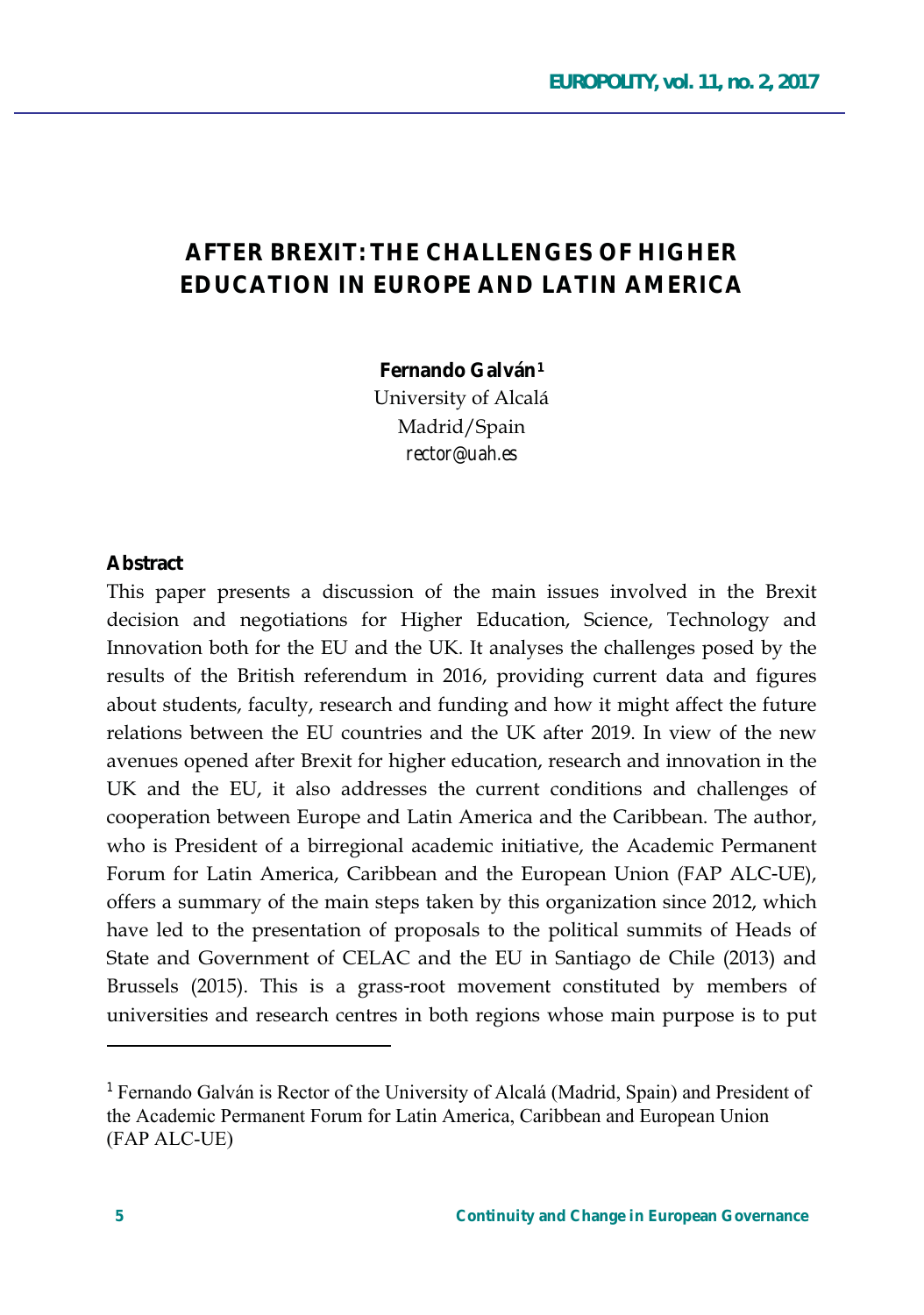forward proposals for the establishment of a Common Birregional Area for Higher Education, Science, Technology and Innovation.

## **Keywords**

Europe, Higher Education, Latin America,

One of the key issues in Europe at present, with larger implications globally, is the decision adopted in the referendum on 23rd June 2016 by the United Kingdom to leave the European Union, generally known as "Brexit", a decision taken by 51.9% of votes in favour of leaving, with  $48.1\%$  voting in favour of remaining. Even though the decision was taken more than a year ago, with a high 71.8% of turnout, and more than 30 million people voting, for months later the debate has gone on about what the real implications of the referendum would be like, and whether that result might be amended by Parliament or another referendum on the same subject.

But now the situation is particularly delicate after the British Government sent notification to the European Union on 29th March 2017 to withdraw under Article 50 of the Treaty on European Union. As is well known, a snap general election was called by Prime Minister Theresa May for 8th June 2017, with the purpose of gaining a clear majority in Parliament which would eventually give her more strength to implement the decision adopted in the referendum. The results of the election however were not those expected by PM May, so that the relations between UK and the EU at the time this paper is going to press (November 2017) are very uncertain. I wish to deal here only with some of the implications of the Brexit in the area of higher education, research, science, technology and innovation, and not only in the UK but in Europe at large, and the world globally.

The preoccupation among higher education institutions in the UK and Europe is obvious. Our colleagues in higher education across Europe, and even beyond Europe, have shared that concern in the previous months. I cannot mention in this paper all the aspects involved, but let me at least draw the reader's attention upon an interesting document issued by the House of Commons Education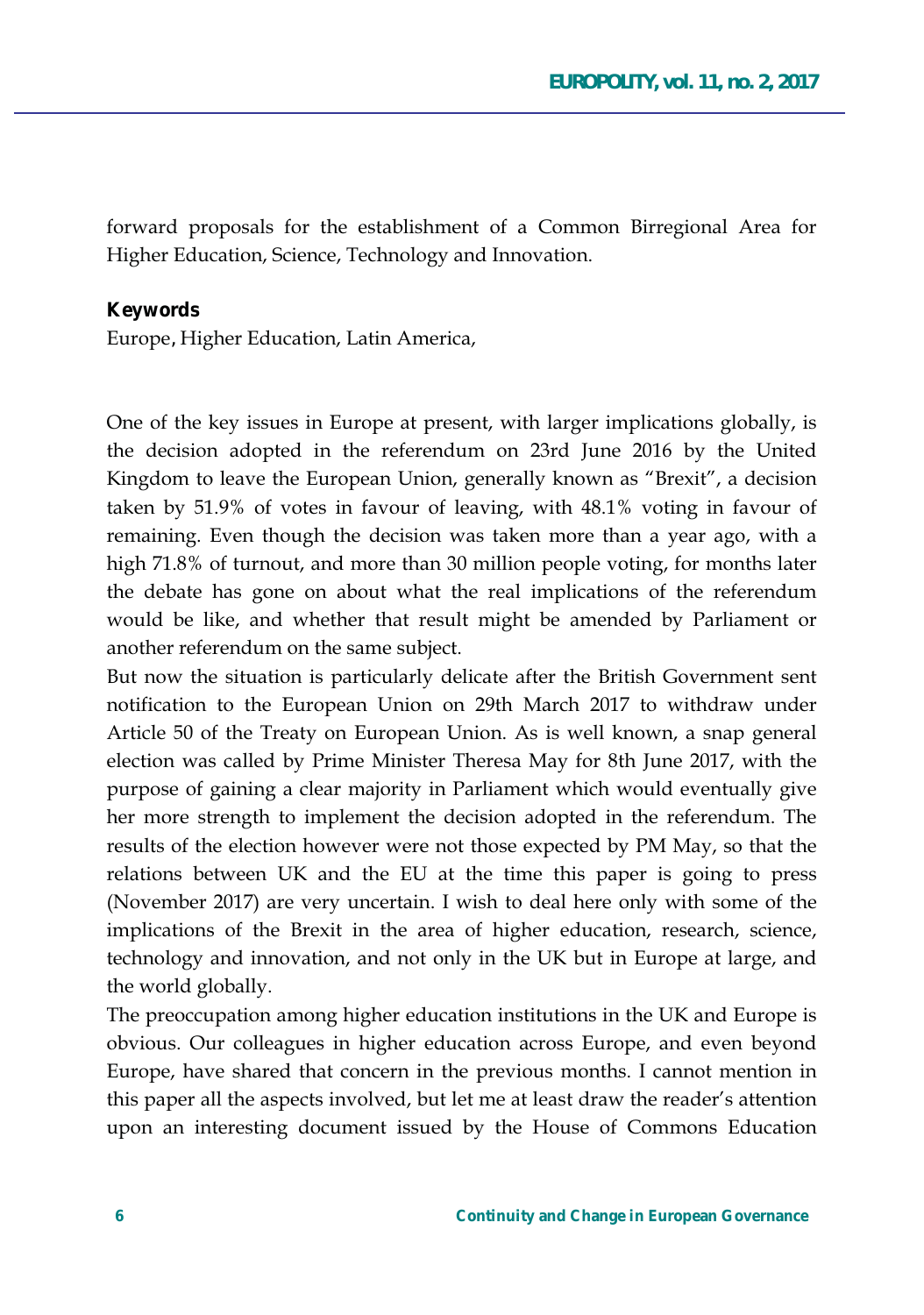Committee, entitled *Exiting the EU: Challenges and Opportunities for Higher Education*, which is the ninth report of session 2016-17 of that Committee, published on 25th April 2017, which contains relevant information and data, as well as recommendations for the negotiation process of the British withdrawal from the EU. I do not wish to forget either the campaign launched by young people in the UK entitled "Undivided", which is also a good evidence of the interest among our youth in their future and the future of coming generations.

The British Council also launched this year a campaign in Europe in order to discuss this situation engaging British and European partners, an initiative known as "the British Council EU-UK Culture and Education Series"; two meetings took place, one in Berlin, on 15th-16th February; and the other in Madrid, on 24th-25th April. The reports of those two meetings are testament to the common concerns in the UK and EU about higher education, research, science and culture, about mobility of students and staff, about an open labour market for researchers, the need to consider this during the Brexit negotiations as a sort of excéption culturelle to be applied to higher education, culture, research and innovation, the perspectives about future funding for research, the immigration issue when applied to scholars, etc.

Students are a major preoccupation for all of us. According to that House of Commons report, in the previous academic year, 2015-16, there were 2.28 million students at UK universities; 5.6% of those students were from the EU, and 13.6% from non-EU countries (House of Commons Education Committee 2017, 8), i.e. almost 20% of the higher education population of the UK come from abroad, nearly 450,000 students. Hard measures against the entry in the UK of those students in the future might affect very negatively the quality and viability of many British universities, so all parties concerned are now asking the Government (I quote from that parliamentary report) to "guarantee home rate fees *and access to tuition fee loans for EU undergraduate students starting in England in the academic year 2018/19 well in advance of the early deadline for course applications. The status of postgraduate students should also be clarified'* (House of Commons Education Committee 2017, 10). If the Erasmus  $+$  programme cannot be applied or is substantially weakened, due to the withdrawal of funding by Britain, many thousands of students from the EU would have no access to free tuition fees at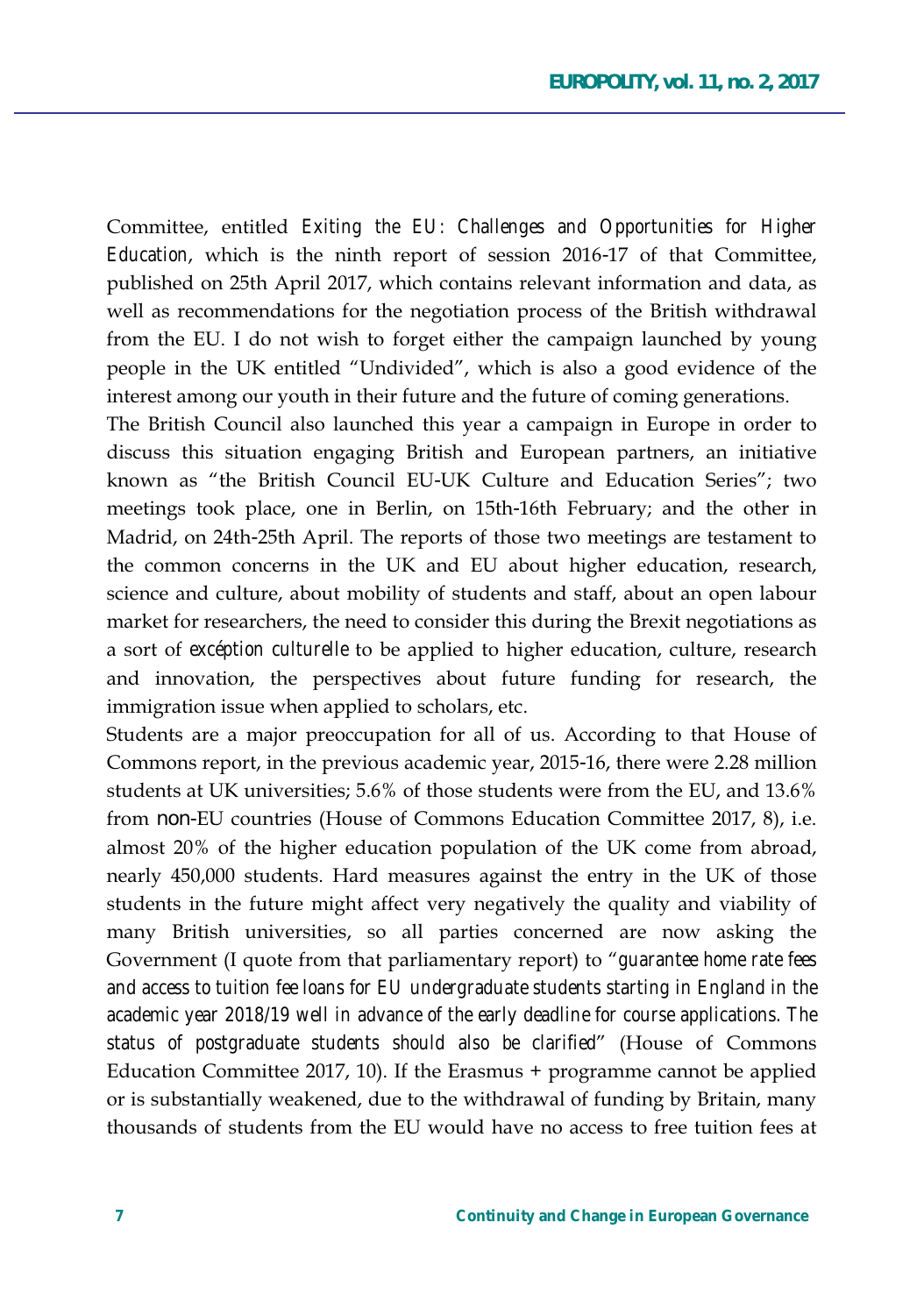British universities through the current MoUs and exchange agreements, but also, of course, several thousands of British students would not be able to pursue their studies in EU countries.

In the academic year 2013/14 the outgoing student mobility from the UK via Erasmus was 15,610, a figure that has been increasing year by year in recent times. The same applies to academic staff. British students will be affected particularly in the fields of Clinical Medicine, French Studies, Spanish Studies, Business Studies and Other European Languages and Studies (Universities UK and UK HE International Unit 2016, 16-17), which means they will not have the opportunity to get the global training and competencies demanded by the labour market.

Moreover, foreign students are an important contribution to UK economy. According to data compiled by Universities UK, non-UK students generate an estimated 11 billion pounds for the economy. EU students alone "contributed 3.7 billion pounds for the UK economy and supported over 34,000 jobs in all corners of the country' (Universities UK and UK HE International Unit 2016, 28). The region most affected if those EU students don't have access to the UK universities would be London, because London receives 2,500 million pounds from non-UK students, and a large proportion of those are EU students.

But the preoccupation is not only related to students and future graduates, but is also addressed to teaching and scientific staff. The mobility of UK teachers and researchers will be seriously impeded, if EU professionals at the same level will not be allowed free movement in the UK. That would be a very serious blow to UK research. According to figures and statistics provided by Universities UK, in the year 2012 46.3% of UK research publications involved an international collaboration, i.e. were internationally co-authored, and "since 2003 the rate has grown faster than its key competitors except the USA, where only 30% of publications are internationally co-authored' (Universities UK and UK HE International Unit 2016, 21). Data show that the world average for that year (2012) was 18% of coauthored papers (the UK had 46.3%) and the growth rate between 2003-2012 was 8% (the UK's was 29.5%).

Many of those international collaborations come precisely from EU countries. According to the same source (Universities UK and UK HE International 2016,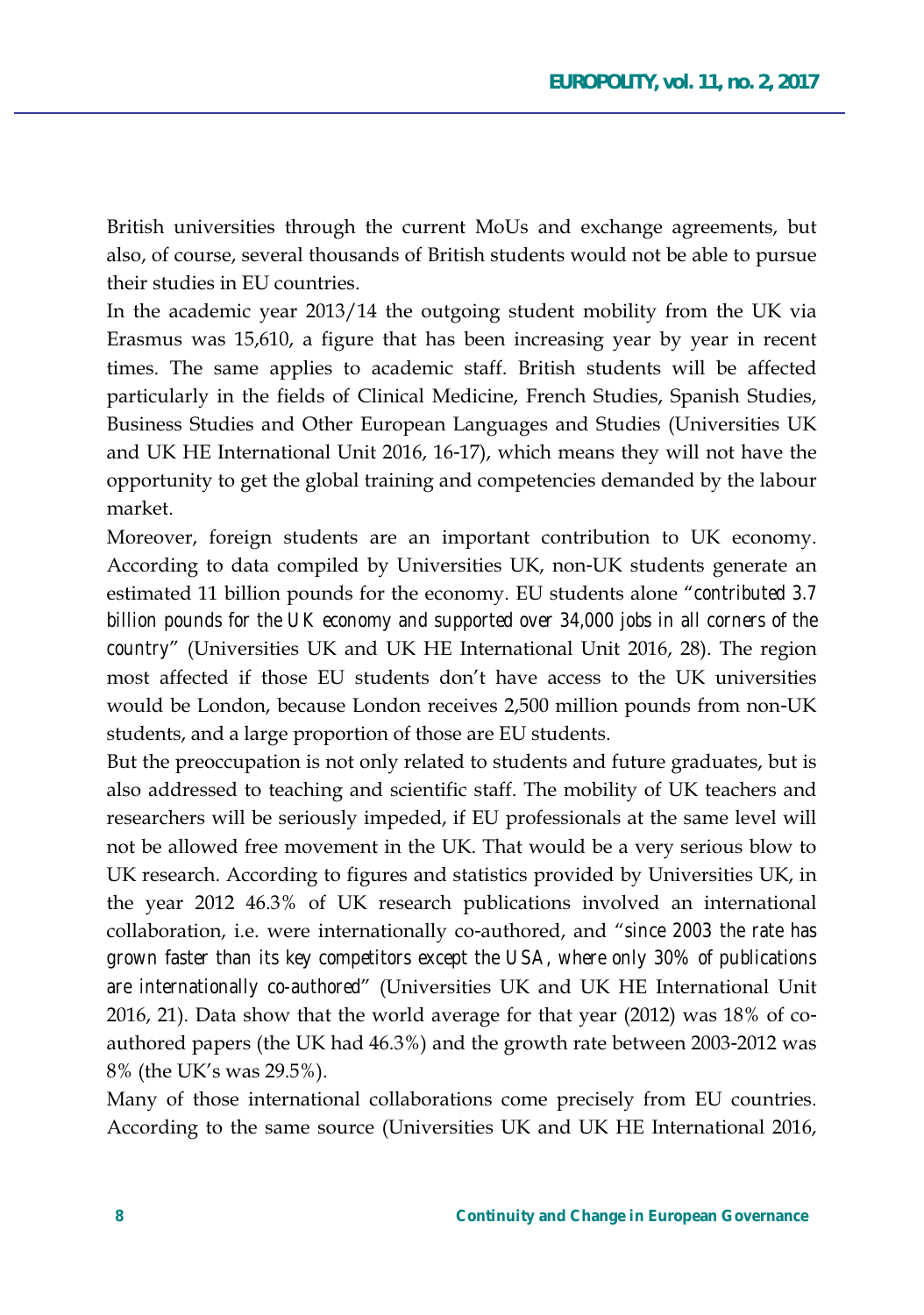20), in the period 2008-2012 the UK's top 10 collaboration partners, by number of co-authored papers, are: 1) United States (89,579); 2) Germany (45,250); 3) France (33,454); 4) Italy (27,789); 5) Australia (24,403); 6) Netherlands (24,147); 7) Spain (23,258); 8) China (22,813); 9) Canada (21,860); and 10) Switzerland (16,589). If we consider not the top 10, but the top 20 partner countries, the result is that 13 of those 20 countries are EU member states.

These figures can easily explain the turmoil that thousands of researchers and scientists, in all fields of knowledge, are now going through in the UK, but also in the EU. Although money is not all, it is certainly an essential component for the development and innovation of universities. Let us see only a few more details. As of April 2016, the projects coordinated by the UK under the EU Horizon 2020 programme were close to 1,500, the largest figure of all EU countries, being followed by Spain, with about 900, and Germany slightly lower (Universities UK and UK HE International Unit 2016, 26). Contrary to the Brexiters' message and complaint about the UK money which goes to fund the EU, and according to the British parliamentary report mentioned earlier, "from 2007 to 2013, the UK contributed  $\epsilon$ 5.4 billion to the EU for research, development and innovation; over the same time, the UK received  $\epsilon$ 8.8 billion [more than 3 billion more than its contribution to EU fundingl.  $\epsilon$ 6.9 billion out of the  $\epsilon$ 8.8 billion received was from Horizon 2020's predecessor, the Framework 7 Programme. UK universities were the most successful recipients of Framework 7 with a 71% share" (House of Commons Education Committee 2017, 18).

The gross domestic expenditure on research and development funded from abroad in 2014 was nearly 19% [18.9%] in the UK, the largest percentage by far from all other countries in the world: Austria had 15%; the Netherlands 12.5%; Canada 6%; Germany 5%; the US 4.5%; South Korea 0.7%; and Japan 0.4% (Universities UK and UK HE International Unit 2016, 27). It is not difficult to imagine the strong preoccupation among British researchers and institutions if that international funding -a large part of which comes from the EU— will no longer go to the UK in the near future, after 2019, when the final withdrawal from the EU takes place.

Data also show that the area of the world which sends fewer students to the UK is South America. UK universities receive nearly 450,000 foreign students every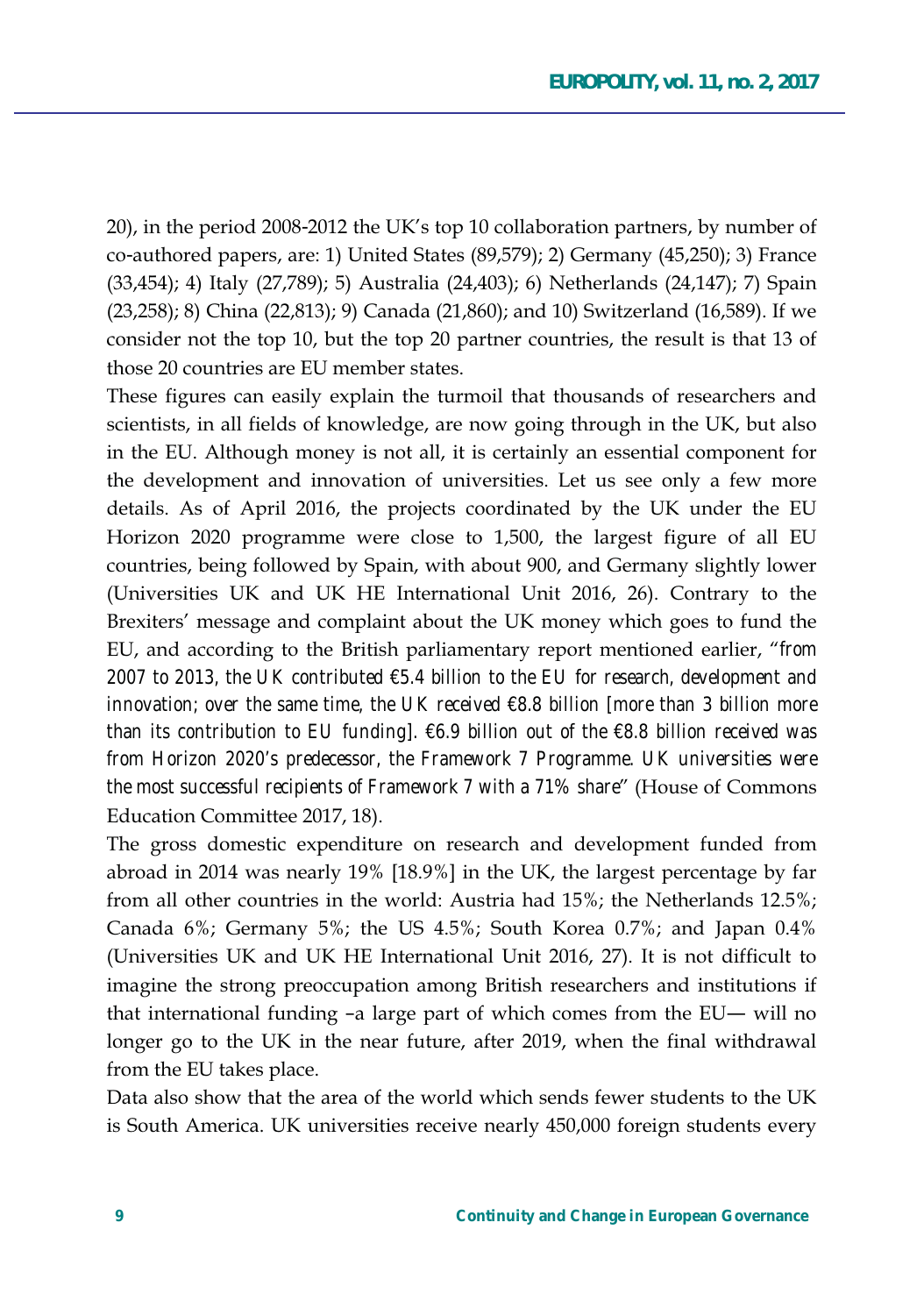year. Most of them come from the EU, China, India and other countries in Asia; also substantial numbers of students come from Africa, the Middle East and North America. Curiously enough, only slightly more than 2,000 students from South America go to UK universities, which is just 0.5% of the total number of foreign students at UK universities. (Universities UK and UK HE International Unit 2016, 14)

I believe that even if the EU and the UK reach a good agreement for the period after 2019, even if the UK manages to keep the high population of Asian and African students (which now seems a difficult issue, because international students would probably be part of the net migration target, if a hard Brexit takes place, according to the British Government policies in this sector), what remains a subject worthy of further exploration is South America, or Latin America and the Caribbean at large.

Paradoxically, the population of South America, according to 2015 statistics, is over 400 million people. If the Caribbean, Central America and Mexico are added, the figure will obviously increase to over 550 million or close to 600 million people. Even if the number of Latin American students who come to some European countries, like Spain, Portugal, France, Germany and Italy, is higher than that which goes to the UK, it is evident that there is still a lack of mobility in higher education and research between both regions. This is precisely an area in which the negative effects of Brexit both in the UK and in the EU could be counterbalanced if the educational, scientific and cultural relations between Latin America and Europe were stronger.

In my capacity as President of the Academic Permanent Forum for Latin America, Caribbean and European Union I would like to now focus on this field, which I consider to be a sort of wishing-well of opportunities and positive expectations if we know how to address the main issues of cooperation in higher education between the two regions. Let me thus provide in the following pages some information, reflections and thoughts about what we have been doing in the last five or six years and what we can modestly contribute, as an academic movement, to the progress of higher education in the two regions.

It is self-evident that the strategic association between the European region and the Latin American and Caribbean region must be based on firm academic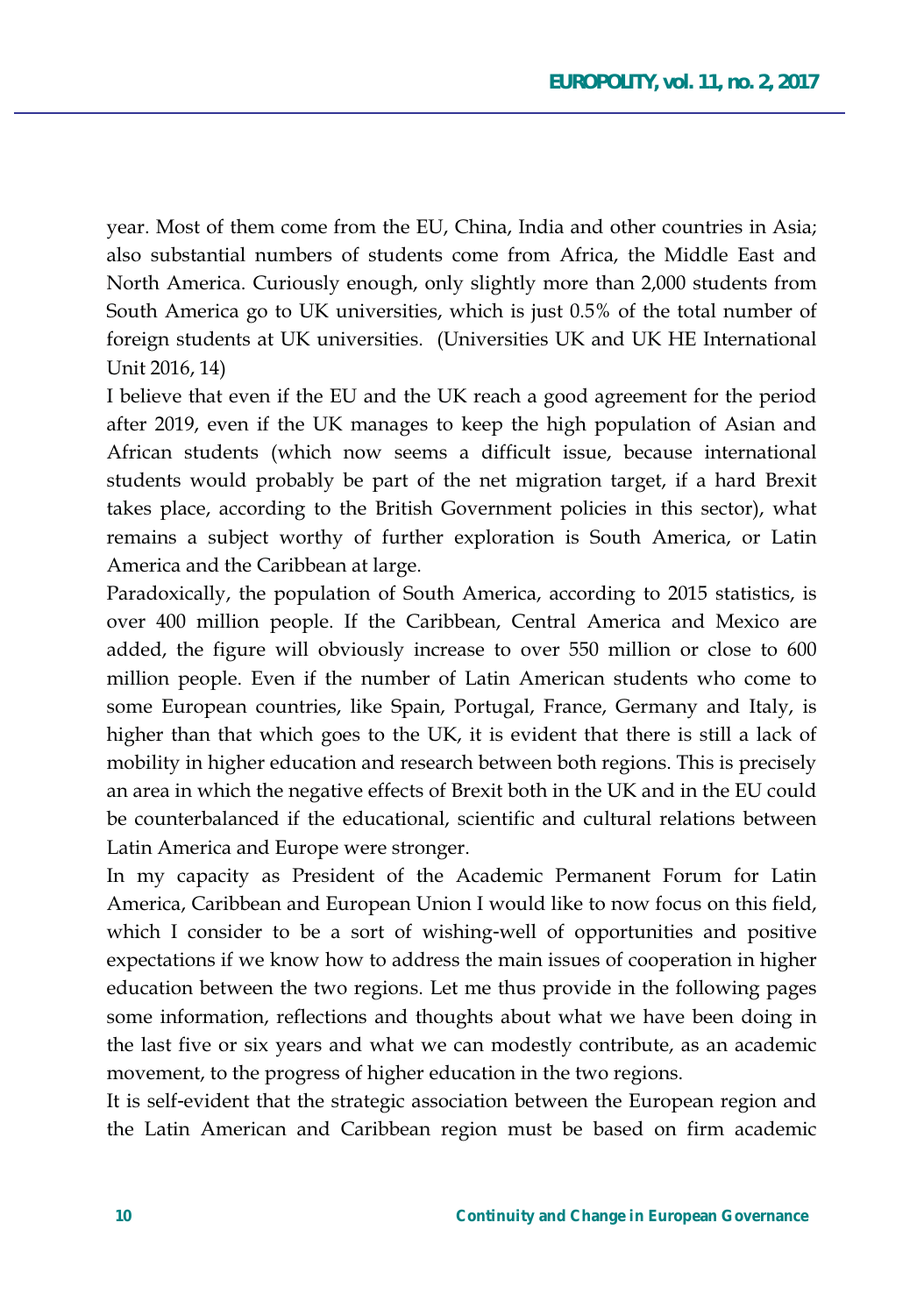grounds. For the preservation and fostering of peace, freedom, democracy, human rights and culture in its diverse manifestations, the direct involvement of the academic world is necessary, essential, because education is the basis for the advancement of knowledge, the creation of science, technology and innovation. Issues closely connected to those are of course economic progress, sustainable development, the reduction of the social gap and gender equality.

Thus a movement has been growing in numerous international conferences in Europe and America, for more than fifteen years now, in favour of the constitution of a forum which would allow for the exchange of experiences in higher education, research, technology and innovation, for bi-regional and intraregional associations which would provide academic and research programmes, mobility of academic staff and students, and the accreditation and recognition of studies, degrees and diplomas. The experience accumulated by European programmes such as Erasmus, Erasmus Mundus, Alfa, or the Framework Programmes for Science and Technology and Horizon 2020 are clear examples of success within Europe, which could be used as models to orient new programmes addressed to a bi-regional level.

The Strategic Association of Latin America and the Caribbean and the European Union, convened in the First Summit Meeting of Heads of State and Government, which gathered sixty countries and was held in Rio de Janeiro in 1999, declared higher education, science and technology as a priority. That was ratified in the following summits, with new and important decisions concerning the establishment of a Euro-Latin American Area of Knowledge and the JIRI (Joint Initiative for Research and Innovation). The conference of ministers of education of the two regions held in Paris in November 2000 emphasised the need to build up structures or frames of activity in order to achieve those objectives.

In June 2012 a significant number of higher education institutions of both regions met for the first time in Paris at the Institut des Amériques and held a seminar with the purpose of opening up a forum for reflection and debate on those issues. That first seminar was followed, in October 2012, by another seminar in Lima, at the "Colegio de Ingenieros del Perú", also sponsored by two organisations of Peruvian universities. Other international organisations soon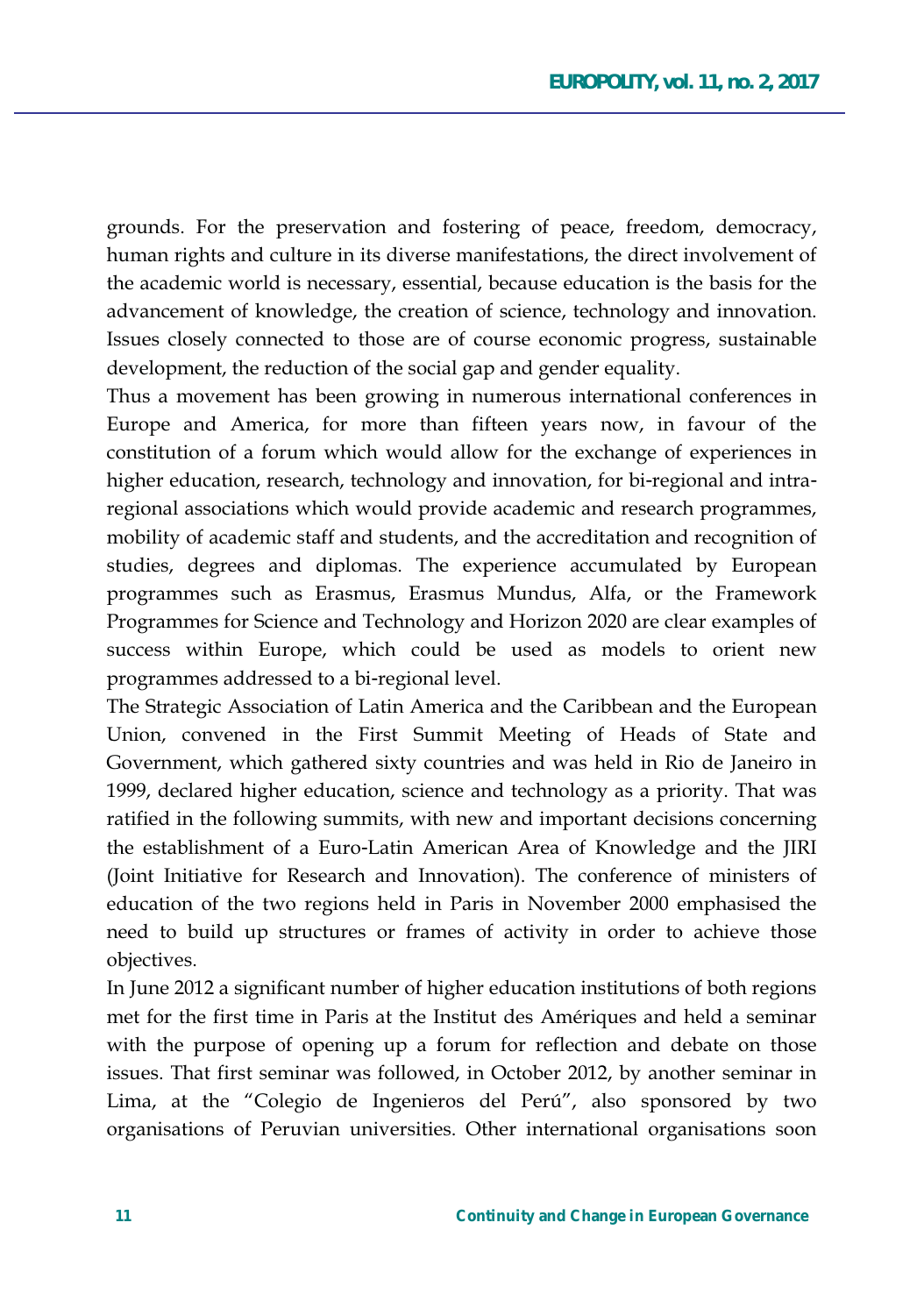joined this initiative, like the EU-LAC Foundation (established two years before) and its partners, i.e. the Global Foundation for Democracy and Development (FUNGLODE) of the Dominican Republic, the Lombardy region, the Institut des Amériques and the United Nations Economic Commission for Latin America and the Caribbean (ECLAC, or the acronym CEPAL for its initials in Spanish: "Comisión Económica para América Latina y el Caribe"). Those two first seminars in 2012 paved the way for the First Academic Summit, which took place in Santiago de Chile on 22nd-23rd January 2013, coinciding with the 7th Summit of European and Latin-American Heads of State and Government (or First CELAC-EU Summit of Heads of State and Government), following the example of parallel meetings organised a few years earlier by other sectors of civil society, such as NGOs, or the Business Summit (established in the Madrid Summit in 2000).

Those two meetings in 2012 were initially called by a group of institutions and academics from Chile and France (the Chilean Centro Latinoamericano para las Relaciones con Europa (CELARE) "Latin American Centre for the Relations with Europe", and the French Institut des Amériques) under the name of "Area for the Association of Latin America and the Caribbean and the European Union for Higher Education, Science, Technology and Innovation", but many other academics from numerous countries in the two regions soon joined the initiative, and as a consequence about 100 participants from more than 50 academic institutions from both regions contributed to each of those seminars.

The Academic Summit in Santiago de Chile in January 2013 was a great success. Relevant political authorities and academics of both regions took part in it: Benita Ferrero-Waldner, then President of the EU-LAC Foundation; José Ignacio Salafranca, President of the Euro-Latin American Parliamentary Assembly (EUROLAT); Simone Bonnafous, Director General of Higher Education of the French Government; Alfredo Moreno, Minister of Foreign Affairs of the Government of Chile; Alicia Bárcena, Executive Secretary of the Economic Commission for Latin America and the Caribbean (CEPAL); Leonel Fernández, President of FUNGLODE and former President of the Dominican Republic (now the current President of the EU-LAC Foundation), dozens of Presidents and Rectors of Latin American and European Universities and of course a huge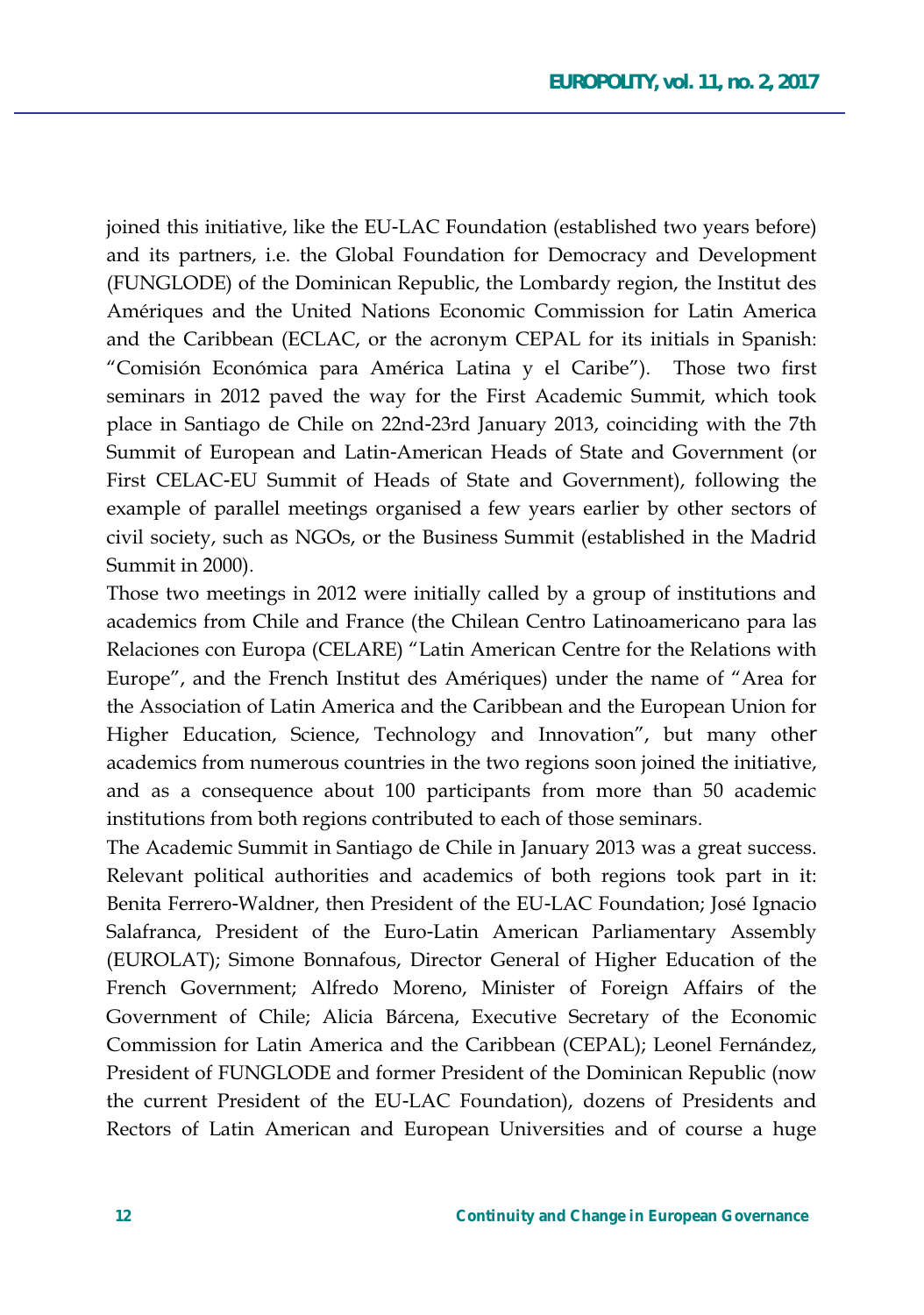number of academics interested in the educational cooperation between the two regions.

In total, some 650 academics representing 220 institutions from both regions participated in the debates and elaborated a Declaration which was presented to the Summit of Heads of State and Government held in Santiago on 26th-27th January, through a special meeting with the Ministers of Foreign Affairs and authorities of the European Union. The Declaration of the Summit of Heads of State and Government ratified again the importance of the development of joint actions in higher education, science, technology and innovation and took note of this first Academic Summit

The Declaration of that first Academic Summit, with all the contributions made by academics, was published in a book comprising nearly 500 pages, which was an excellent testimony to the diversity and the joint efforts of so many institutions involved. I cannot even attempt to summarise all those papers of course; but the book is available on line (details are provided in the final bibliographical references).

One of the most relevant decisions taken in Santiago was also to give this initiative a more formal structure, in order to improve the organisation; so the Academic Permanent Forum was established, with an Executive Secretariat constituted by representatives of the Institut des Amériques and CELARE, and they started the elaboration of an Action Plan for the organisation of the Second Academic Summit.

During 2014 two other seminars were held, preparing the Second Academic Summit, to be held in Brussels in June 2015. The first seminar took place at the Institute of Latin American Studies (ISLA) of the National School of Political Studies and Public Administration (SNSPA) in Bucharest, on 26th-27th May 2014; and the second one at the University of Guadalajara, Mexico, on 25th-26th November. Both meetings were very well attended, with more participants than the previous seminars in Paris and Lima, and prepared the works for the Academic Summit in Brussels in June 2015; two books were published gathering the main papers and conclusions achieved in the debates. Before that Academic Summit another meeting was organised at the University of Alcalá (Spain) on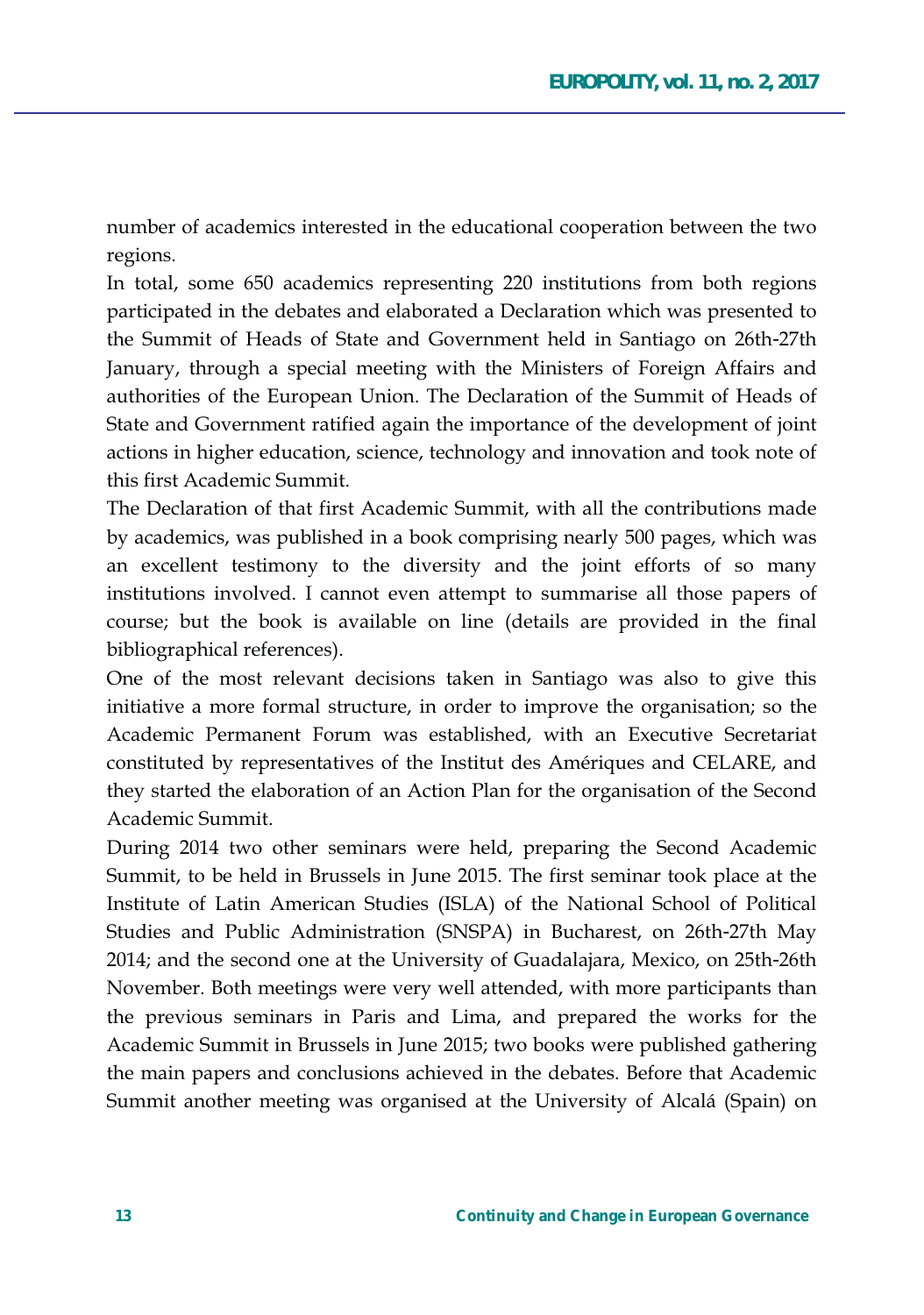13th-14th April 2015 and defined more closely the strategy for the organisation of  $the Summit$ 

During 2014 and 2015 the Academic Permanent Forum was getting stronger and reinforced its structure, due particularly to the incorporation to the Forum and the Seminars of more institutions and academics from both regions. In addition to the Executive Secretariat, four Permanent Reflection Groups were also created in the Guadalajara seminar, so as to coordinate the papers presented in seminars and Academic Summits, which reflect the four areas defined as priorities in the Santiago Academic Summit. Although some of the coordinators of those Groups have changed in the last two years, the current distribution of the Permanent Reflection Groups and their Chairs is as follows:

- 1. *Higher Education*, coordinated by Francisco Aldecoa (Complutense University, Madrid) and Alan Fairlie (Catholic University of Peru). This group works in the integration of the higher education systems in the two regions, including intra-regional Latin American and Caribbean convergence and the establishment of independent regional agencies for accreditation which develop models of recognition of credits and studies, among other measures, in order to foster mobility, doubles degrees, multidisciplinary programmes, e-learning, education and intercultural relations, higher education technical training, etc.
- 2. *Science, Technology and Innovation,* coordinated by Kajsa K. Ekroos (University of Helsinki) and Carlos Alberto Vigil (Cuba). The objectives of this group can be summarised in the institutionalisation of exchanges for research and the creation of a bi-regional agency of intellectual property, as well as the establishment of a bi-regional fund for the development of joint projects of research and innovation, mobility programmes for researchers and scientists, research and innovation for sustainable development, research infrastructures, etc.
- 3. Links with Society, coordinated by Celso Garrido (Metropolitan Autonomous University of Mexico) and Florence Pinot (ESCP Europe/CERALE, France). This group is mainly concerned with the development of proposals for a stronger interaction between universities and the productive sector, so as to promote research, PhD dissertations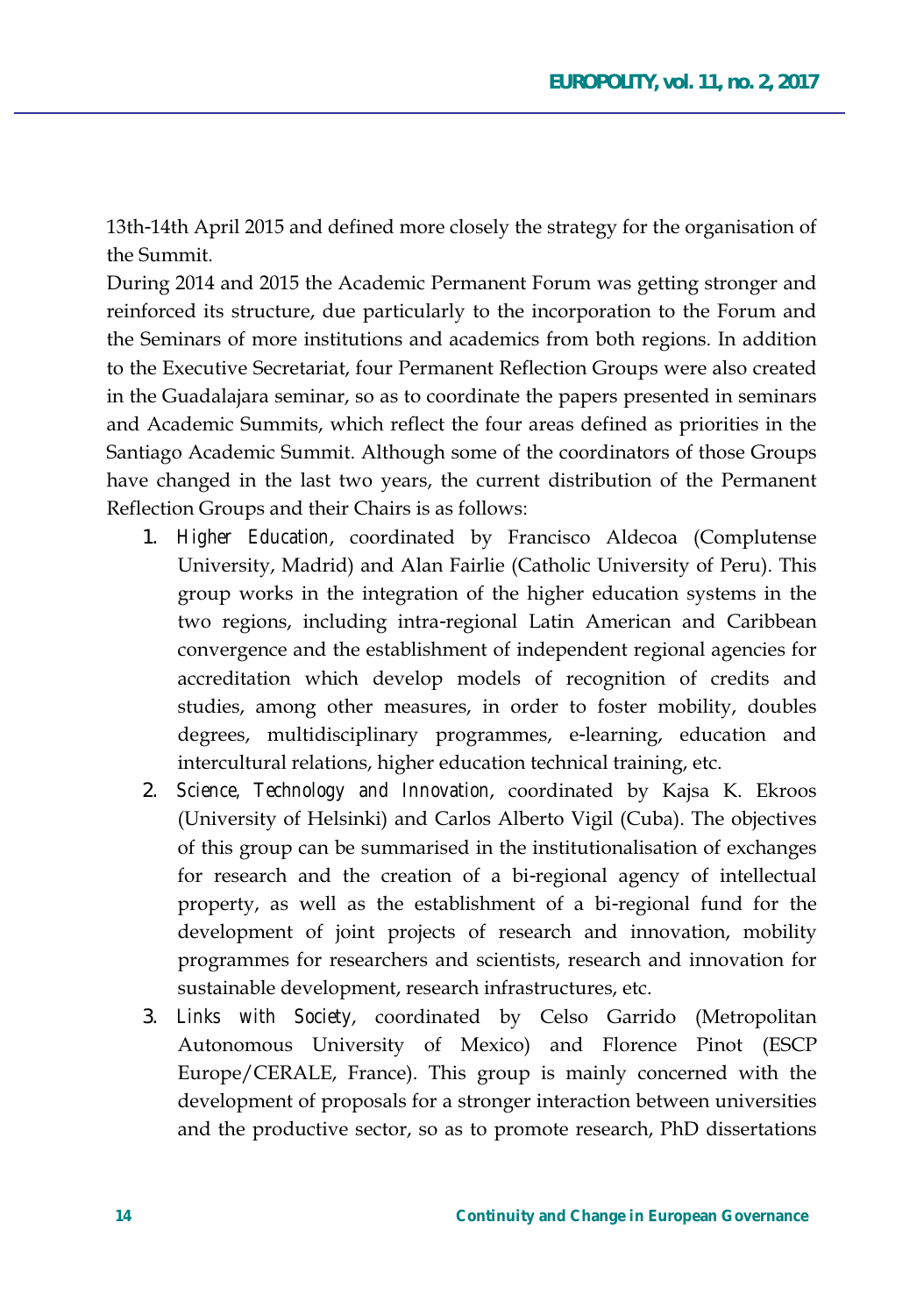and projects funded by business and other firms, as well as entrepreneurship and innovation, with strong connections with society and industry.

4. Links with Public Policies, coordinated by Iordan Barbulescu (ISLA, National School of Political Studies and Public Administration, Romania) and Marco Moreno (Central University of Chile). This fourth group addresses the role our universities can play in the development of public policies in our respective countries and regions, such as the internationalisation of our institutions, or the implementation of policies of sustainability, or sustainable education, sexual and gender equality, or policies of healthcare and human rights related to the SDGs (Sustainable Development Goals) of the United Nations Agenda 2030.

The Brussels Academic Summit on 8th-9th June 2015 was very well attended, with more than 500 participants. A book of more than 600 pages was also published, collecting the main papers presented in Brussels. As it had happened in Santiago two years before, official support was given to the Forum and the Academic Summit by authorities in both regions: the Vice President of the European Parliament, in his capacity as Co-President of the Euro-Latin American Parliamentary Assembly, Mr Ramón Jáuregui; the European Commissioner for Science and Technology, Mr Carlos Moedas; the Secretary for Higher Education and Research of the Government of Ecuador, then having the pro-tempore Presidency of CELAC, Mr. René Ramírez; as well as other relevant personalities who had been present in Santiago, like the President of the EU-LAC Foundation, the Executive Secretary of CEPAL, etc.

The Declaration of this Academic Summit was presented to the CELAC-EU Summit Meeting of Heads of State and Government by the Presidents/Rectors of two universities: the University of Guadalajara Mexico and the National School of Political Studies and Public Administration of Bucharest, and it was significantly recognised by the official Declaration of the Summit, more particularly in chapter 9 of its Action Plan, together with other initiatives such as the JIRI and the Summit of Presidents of the Councils of Rectors of both regions.

New steps have taken place since the Brussels Summit. On 1st February 2016 a meeting was convened in Lisbon, at the University Institute of Lisbon (ISCTE),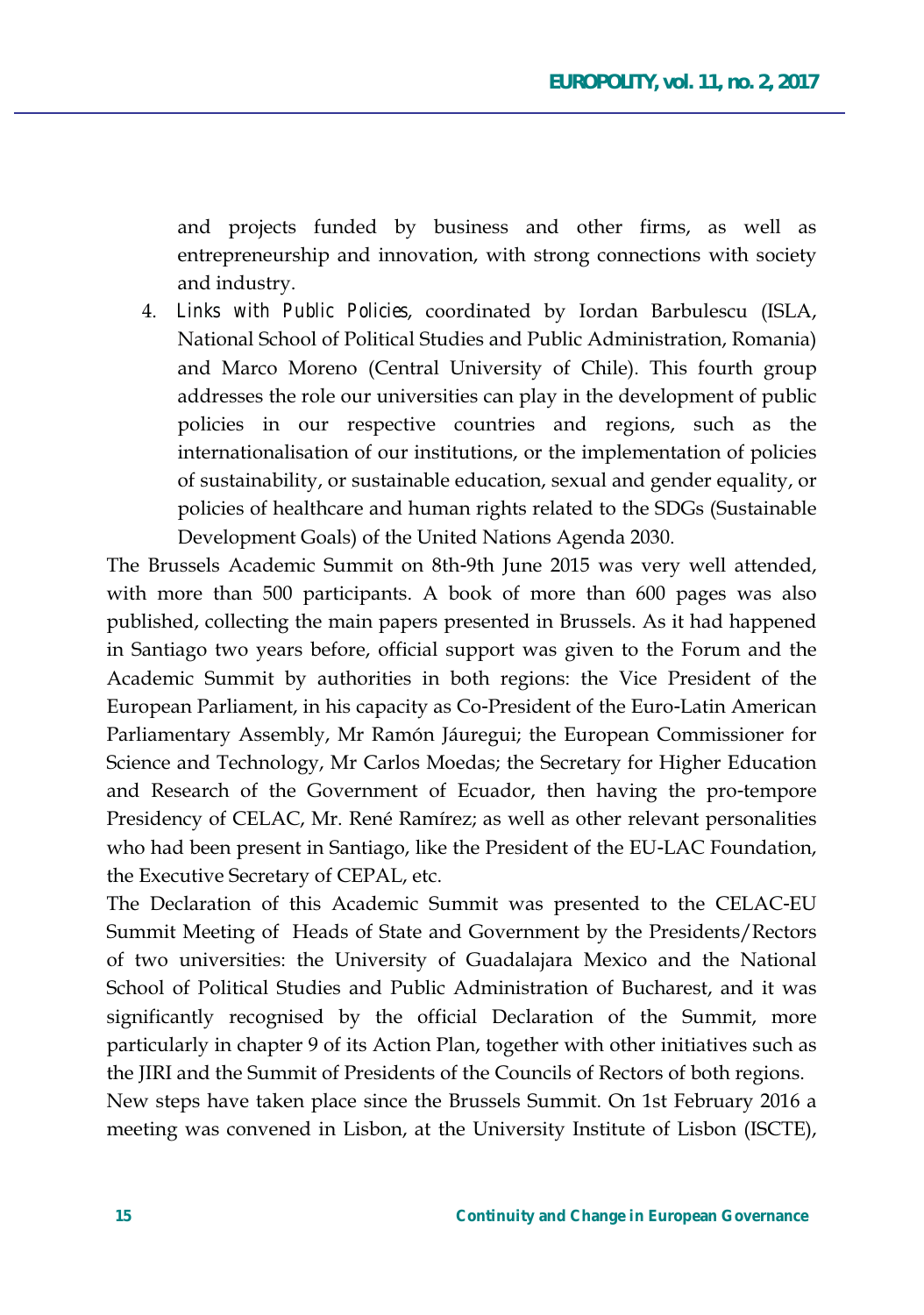for the constitution of a renovated Bi-Regional Academic Council (CAB) and a stronger Executive Secretariat, with the presence, in addition to the representatives of CELARE and the Institut des Amériques, of two other institutions: the University of Guadalajara and the National School of Political Studies and Public Administration of Bucharest, represented by Professor Iordan Barbulescu, President of its Senate. About 100 representatives also gathered for this Lisbon meeting in February 2016 and they approved the new Statutes of the Forum, thus formalising the five units of the Academic Permanent Forum, i.e. the Presidency, the Executive Secretariat, the Bi-Regional Academic Council, the four Permanent Reflection Groups, and the Bi-Regional Advisory Board. Detailed information about this can be found on our website (www.fap-alc-ue.com), but let me add that effort is continuously being made to maintain and reinforce the plurality and diversity of our two regions, as well as the high level of representation of higher education institutions in Europe and Latin America and the Caribbean.

The 3rd Academic Summit was due to take place in October 2017 in El Salvador, parallel as on previous occasions to the corresponding CELAC-EU Summit of Heads of State and Government, but this latter Summit has been postponed sine *die*, and we are now waiting for a final decision about dates and location. However, two semi-annual seminars were organised in 2016 in preparation for this Academic Summit; the first one on 21st-22nd June 2016, in Santo Domingo, Dominican Republic, organised jointly by the Academic Permanent Forum and the Dominican Government and higher education institutions in that country, such as the Autonomous University of Santo Domingo (UASD); the second seminar took place at the University of Stockholm, on 6th-7th October 2016, organised by the European Institute of International Studies, and sponsored by other organisations like the Swedish Ministry of Foreign Affairs, the Embassies of several Latin American countries in Stockholm, the governments of the Nordic countries, as well as of course EU-LAC Foundation, CELARE, and ISLA (Romania), among some others.

Another preparatory meeting of the Bi-Regional Academic Council was held on 5th-6th May 2017 at the University of Salamanca, and further discussed the agenda for the planned Academic Summit in El Salvador. Progress is now being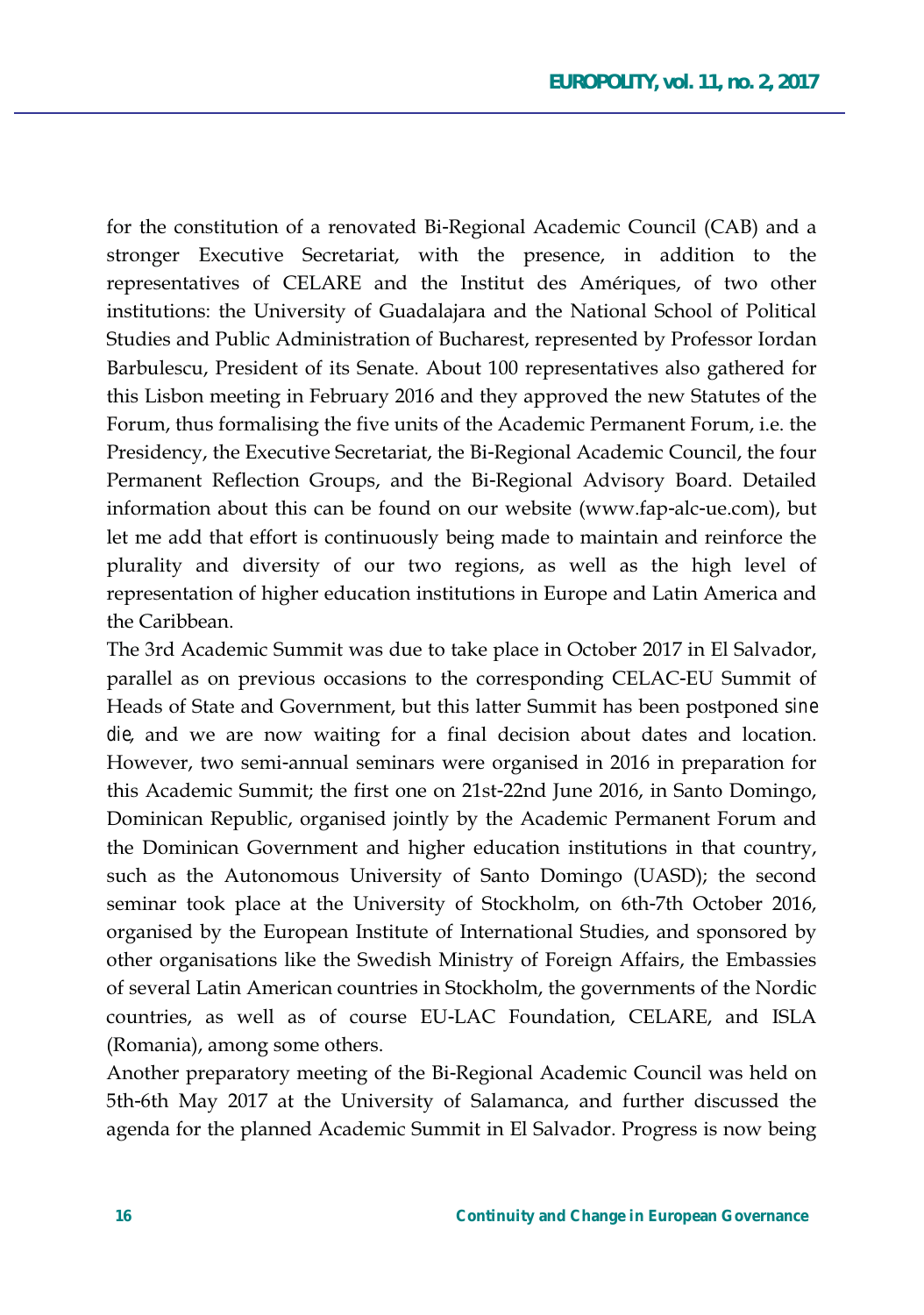made as work continues through the Permanent Reflection Groups. We expect to hold in 2018 the Third Academic Summit, where specific proposals will be discussed in order to be presented to the Ministers and the Heads of State and Government

As I have tried to show, Latin American and Caribbean (LAC) education is one of the great global challenges we need to face, not only *versus* the Brexit and within the European Union, but also at an intra-regional level, in Latin America itself. As higher education is concerned, both in the UK and the EU, Latin America is still -and to a large extent— an almost *terra incognita*. Millions of LAC higher education students and staff, scientists and technologists are eager to participate in mobility programmes and in research collaboration with the EU and the UK.

The current aggressive US policy towards its southern neighbours, of which the Mexican wall is just one example, can surely help in making the EU (but also the UK) a haven for those LAC students and scholars who wish to contribute to a global world. Our students and staff in the EU would also benefit from those exchanges, and even, if I may say so, more easily than in the EU itself, as there are fewer language differences within the American subcontinent than in the EU, and that would certainly facilitate communication and academic exchanges.

If we have succeeded in our mobility programmes, in our accreditation and recognition of credits and diplomas within the EU, where twenty-four official languages coexist, why cannot we do so with Latin America, with fewer languages? It is our duty as academics involved in higher education, science, technology and innovation to work together in order to foster those alliances and to promote the necessary legal and structural changes in our institutions.

## **REFERENCES**

Ghymers, Christian and Patricio Leiva, eds. 2016. Construyendo el Espacio Académico Común de Educación Superior, Ciencia, Tecnología e Innovación para la Asociación Estratégica Birregional. Brussels: **IRELAC.** https://fapalcuecab2017.files.wordpress.com/2017/04/libro-bruselas.pdf